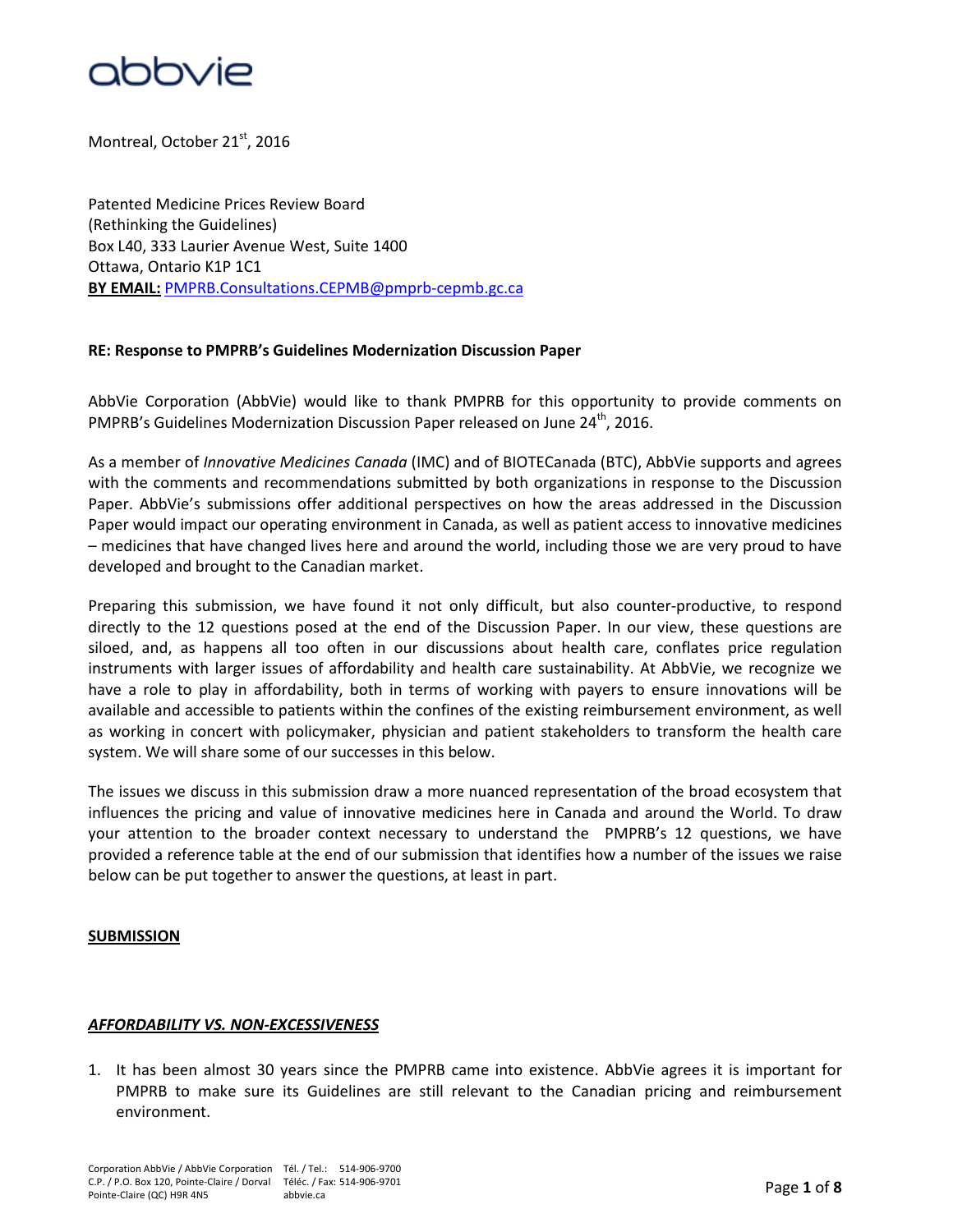- 2. The Canadian health care system is unlike any other country in the world, due to its limited federal involvement, with most health care expenditures (including hospitals, physicians, publicly-covered medicines etc.), with some exceptions<sup>1</sup>, incurred and managed at the provincial and territorial levels, The private healthcare sector also plays a significant role, covering many Canadians through workplace or individually-purchased coverage.
- 3. The PMPRB was established to protect Canadians from potential abuse of statutory monopoly occasioned by protections granted in the Patent Act in 1987 after Canada repealed the then compulsory licensing regime, as was required in order to accord with Canada's international trade obligations. AbbVie supports the PMPRB's mandate, namely: "(1) on the regulatory side, to ensure that prices charged by patentees for patented medicines sold in Canada are not excessive; and (2) on the reporting side, to report on pharmaceutical trends of all medicines and on R&D spending by pharmaceutical patentees<sup>2</sup>." As it stands, this mandate strikes an important balance in protecting intellectual property rights while simultaneously ensuring consumer protection by putting an upper limit on drug prices.
- 4. PMPRB is the first, but certainly not the only, downward pressure manufacturers face on pricing. Following PMPRB's initial review, manufacturers face a succession of assessments and negotiations, including health technology assessments conducted CADTH and INESSS, provincial drug plan committee reviews, as well as numerous private payer committee reviews. More often than not, significant risk sharing agreements are negotiated between manufacturers and public and private payers alike; these agreements remain confidential, as these risk sharing agreements are designed to respond to unique budgetary circumstances facing each individual payer. These agreements ought not bear on the real or perceived value of a medicine (which is priced by a manufacturer and, rightly, deemed excessive or nonexcessive by PMPRB), as any rebates contained within the agreements are entered into by manufacturers at will, following negotiations identifying a common interest, resulting in a specific, unique and legitimate partnership with a given payer.
- 5. In other words, there are already multiple mechanisms to address affordability of medicines in Canada. We have many concerns about how organizations like CADTH and pCPA operate (which were unfortunately not addressed in the PMPRB Discussion Paper), but AbbVie's concerns will not be abated by the PMPRB also addressing questions of affordability. Affordability is a subjective concept that can only be determined by the particular payor who is responsible for health care spend in the larger context of its operating budget. As such, AbbVie rejects the PMPRB's suggestion that it address "affordability," instead of "non-excessiveness," as its mandate.

### **VALUE OF INNOVATIVE MEDICINES:**

6. AbbVie is concerned that PMPRB, in its Discussion Paper, is considering measures that, in effect, restrict allowable prices to current size of budget lines. This inadequately values medicines, which are developed through years of investment, inquiry, and many failures before our best scientific minds deliver an innovation with the capability of profoundly impacting patients' lives. It's both unfortunate and counter-intuitive to encourage the innovative activity of scientists, while, simultaneously, prematurely limiting the maximum value of a potential innovation. As a result, we are profoundly concerned that the PMPRB Discussion Paper considers implementing measures regarding:

 $^1$  Federal plans exist to address the healthcare needs of very specific population profile such as NIHB, Veterans, National Defense, etc.

<sup>&</sup>lt;sup>2</sup> http://www.pmprb-cepmb.gc.ca/about-us/mandate-and-jurisdiction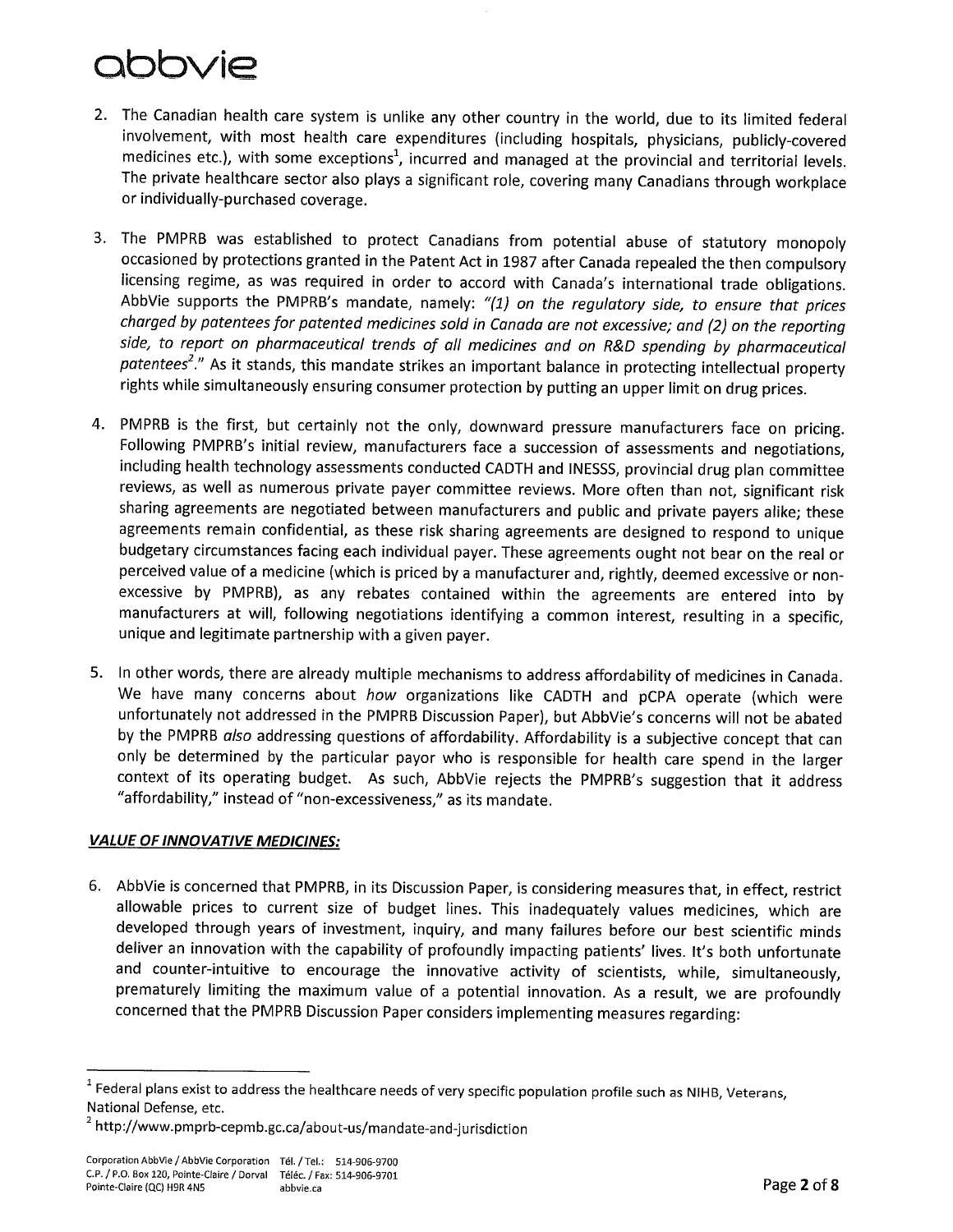- the theoretical level of utilization that a drug may or may not have (and by extension its  $\circ$ potential budgetary impact) - utilization that cannot be reasonably anticipated or measured by neither PMPRB nor a manufacturer in advance; or
- other factors that have no link to the actual clinical value and incremental benefit an innovative  $\circ$ drug will bring to the treatment options patients will have within a specific therapeutic area; or
- international reference pricing formulas or cost containment measures that come from  $\circ$ countries with incomparable reimbursement environments (e.g. the countries cited in the Discussion Paper that either have one main national payer, or very limited private sector involvement that is typically not bound to the same pricing rules).
- 7. If Canada wants to continue to benefit from cutting edge technologies and quick access to new innovative medicines, we must reward - rather than punish - that innovation, allowing a premium price proportional to the clinical value of the incremental benefits a new drug has over the existing standard of care, as we do today.
- 8. While we are concerned the measures considered in the Discussion Paper will discourage innovation and negatively impact our ability to successfully launch new products in the Canadian market, AbbVie most fears the combination of these measures with the ongoing reality that the collateral impact an innovative drug can have outside of the drug budget is rarely measured or accounted for within health systems. For PMPRB to move away from, rather than incorporate, the assessment of how our therapies improve overall health outcomes, introduce system efficiencies, or benefit work productivity - factors that cannot be assessed upon introduction of a new medication - compounds a perennial challenge in the Canadian health system: the true value of drugs is too often left unrealized because the system does not evolve along with new, innovative medicines.
- 9. It is critical that the Guidelines be consistent with and reasonable in view of the purpose of the Patent Act and the legislative intent behind the regime. The patent regime is the broader context for the PMPRB regime - just as there must be some rational relationship between a patent and a medicine, the application of the PMPRB regime to the pricing of the medicine must maintain a rational relationship to the patent right and the objects of the patent system. The underpinning of the rules of the current Guidelines is therapeutic contribution, which is consistent with the overall purpose of the Patent Act to encourage innovation. While the mandate of the PMPRB is price control, it cannot exercise its function in a manner that is contradictory to the purpose of its enabling legislation.

#### **PMPRB'S LIMITS TO ASSESSING AFFORDABILITY**

10. A distinction between price and affordability needs to be made. Even if PMPRB wanted to, AbbVie questions whether PMPRB is capable of determining price ceilings based on the capacity to pay of a specific jurisdiction or market. How, for example, does the PMPRB propose to measure what can and cannot be afforded by the Province of Ontario? What if what Ontario can afford is different than Prince Edward Island, or a private insurer? How would that information be made visible, and what data points does the PMPRB propose to use to assess affordability? Would industry have a say in these assessments to safeguard against them being arbitrary? In short, "affordability" is subjective and likely indeterminable, and cannot be what Parliament intended in drafting the legislation. The Patent Act does not support an assessment that is based upon ability of a customer to pay, and, as noted above, removing therapeutic value from the assessment would be inconsistent with the statutory scheme.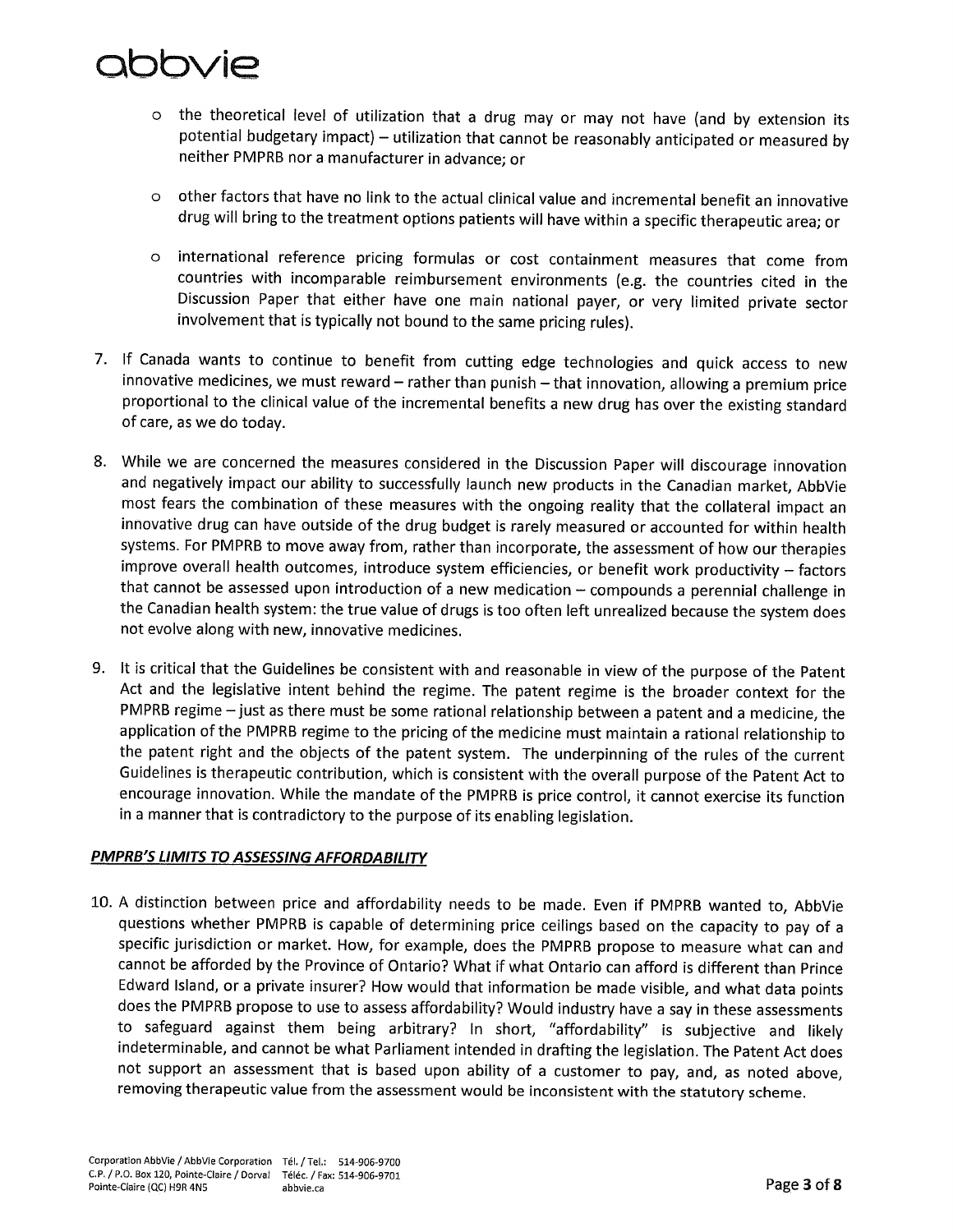- 11. Health care sustainability is a worldwide challenge, and every country is working to find solutions to affordability based on their own needs and priorities. International reference pricing is one tool being used in many countries, all with varying formulae and acting in concert with other cost containment measures to manage level of access for a given population. The current system used by PMPRB in ensuring Canadian prices are - at introduction - no higher than the international median price of seven reference countries for products with no domestic comparators and, simultaneously, cannot become the highest of these seven countries throughout the life of the product, has proven to be a simple, predictable and efficient way to ensure prices are not excessive.
- 12. AbbVie believes PMPRB is not the appropriate regulator to make any decision pertaining to the affordability or sustainability of a specific drug. PMPRB does not now, nor will it have, full visibility, nor regulatory authority, over the overall budgetary impact a drug can have - particularly with respect to public and private payers with confidential listing agreements that include rebates. Further, it is unclear how PMPRB may be able to distinguish itself in this arena when, over the last 15 years, Canadian jurisdictions have individually or jointly addressed affordability by establishing a high bar for reimbursement, either via HTA (CADTH and INESSS), or via the pCPA, as discussed in (4), above.
- 13. Furthermore, federal price regulation must respect the division of powers of the Constitution Act. Regulation of factory-gate pricing is one matter; however there are constitutional limitations on interference with contractual arrangements involving patentees and entities further down the drug distribution chain. Introduction of an assessment of a customer's "ability to pay" could be unconstitutional on this basis.
- 14. AbbVie believes PMPRB does have a role to play and that PMRPB should continue to work within its current mandate, focusing on non-excessiveness. This is an assessment that PMPRB can perform in a consistent manner, while respecting the right of each province to manage its own budget.

#### PMPRB'S INTERPRETATION OF PRICING DATA AND TRENDS

- 15. AbbVie questions why PMPRB has selected the particular statistics it has featured in the Discussion Paper, when the PMPRB's own 2015 Annual Report shows Canada performing favourably in contrast to the PMPRB7. The 2015 Annual Report shows Canadian prices are actually 18% lower than the median international price, tying with Switzerland for 4<sup>th</sup>. Since 1996, Canada has oscillated between 3rd and 5<sup>th</sup> position in the PMPRB7<sup>3</sup>. If Canadian drug prices have ranked similarly for the past 20 years, how can PMPRB really say that Canadian prices are or are becoming too high?
- 16. It has been well-established, whether by CIHI or by the provinces themselves, that physician and institutional costs (hospitals, surgeries, long-term care facilities, etc.) are driving up health budgets, while budgetary expenditures for innovative medicines (6.4% of the overall health budget<sup>45</sup>) have grown at a rate less than inflation for the last 10 years. Where modest growth in drug budgets is occurring, the balance is due to high generic drug costs, wholesaler and pharmacy markups, and distribution fees. Indeed, PMPRB's NPDUIS CompassRx 2013/2014 report<sup>6</sup> shows that within public drug plans, where fees are usually regulated (as opposed to the private sector), at least 26% of so-called "drug

<sup>&</sup>lt;sup>3</sup> In all of PMPRB's history, Canada ranked 2nd only once in 2006

 $^4$  Skinner, B.J. Spending on patented drugs in Canada 1990 to 2014. http://www.canadianhealthpolicy.com/products/spending-onpatented-drugs-in-canada-1990-to-2014-.html

<sup>&</sup>lt;sup>5</sup> LABRIE, Yanick et FRAPPIER Julie, *L'industrie de la pharmacie communautaire au Québec : un modèle à renouveler. Enjeux, constats* et pistes de solutions, Livre blanc soumis à l'Association québécoise des pharmaciens propriétaires, 7 septembre 2016

<sup>&</sup>lt;sup>6</sup> PMPRB NDPUIS, CompassRx, 2<sup>nd</sup> Edition, Annual Public Drug Plan Expenditure Report, 2013/14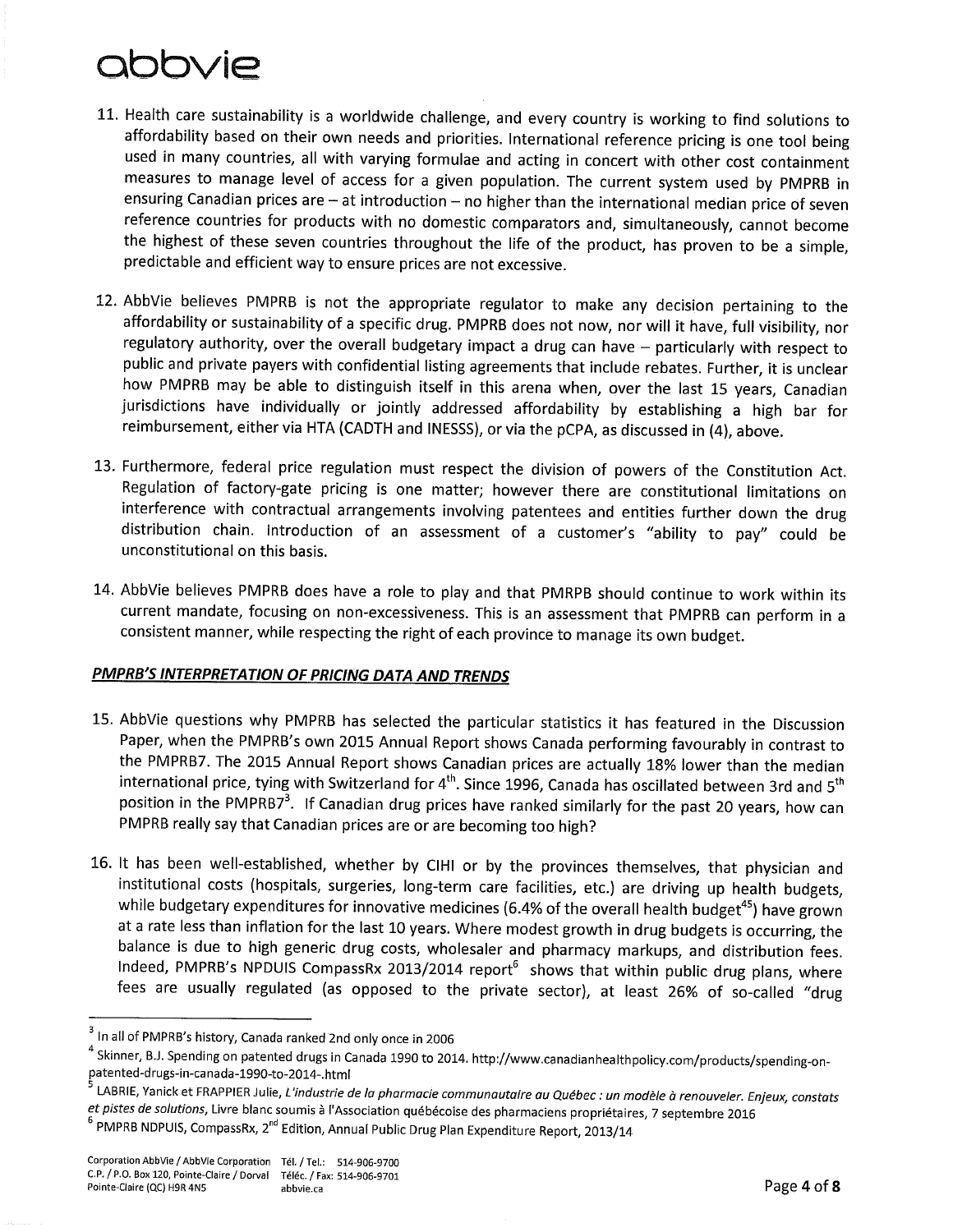expenditures" are associated with other non-medicinal fees down the distribution chain. Furthermore, while no one disputes the need to invest in hospitals and health care providers to deliver the high standard of care we enjoy in Canada, very few metrics exist to adequately account for the long-term value of those investments, or to identify how institutions and workforces may best be reallocated when breakthrough medicines completely revolutionize the standard of care. With this context in mind, we suggest the PMPRB's preoccupation with price as the driver of affordability for innovative medicines is misplaced and disagree with PMPRB's conclusion that reducing such prices would ultimately resolve any of the affordability issues raised in the Discussion Paper.

17. In fact, PMPRB has done an excellent job fulfilling its mandate, and should be proud of its track record. Canadian prices have remained consistently at or below the median of the PMPRB7 (by more than 18% in 2015); price increases have fallen far below CPI; and manufacturers are in a very high rate of compliance, with PMPRB's enforcement process effectively addressing outliers. PMPRB is also adapting to the environment by continuously using VCUs and legal proceedings to identify which areas of the Guidelines are no longer appropriate within our evolving pharmaceutical environment, and proposing adaptations and amendments where appropriate.

#### POTENTIAL GUIDELINES CHANGES: MORE ANALYSIS IS NEEDED

- 18. When it comes to price transparency and differential pricing whereby different prices (confidential or not) will be effective with different customers, PMPRB's Discussion Paper questions the ongoing market segmentation and seems to propose implementing a fully transparent pricing system that would require each customer to have equal access to the same price. Cases of new medicines being introduced at a different ex-factory price in different market are very uncommon. The reasons that would explain why a price would differ from one market to another after launch are typically linked to the levels of benefits being offered in such a market. AbbVie does not understand how offering benefits to different customers can be seen as a medium for promoting excessive pricing; respectfully, this falls out of PMPRB's purview. In such a system, AbbVie does not understand how a manufacturer would be able to offer any kind of benefits to its customers, and therefore such a system would be unnecessarily restrictive and likely counter-productive, particularly for public payers. Furthermore, the DIP methodology was, after a significant consultation process and via successive meetings with PMPRB, finally implemented specifically to allow manufacturers to continue to provide benefits without being penalized for the impact in their ATP. Is PMPRB now questioning the value and utility of the DIP methodology and the existence of price segmentation in that context?
- 19. One area that PMPRB could immediately undertake to continue its demonstrated track record while reducing unnecessary regulatory burden for manufacturers is to only apply the International Reference Pricing comparison at introduction. The current system, whereby international reference pricing is assessed throughout the patent lifespan, largely disadvantages manufacturers, who do not have control over changing conditions in the pricing ecosystem in multiple countries. Implementing new IRP ceilings on existing medicines (i.e. past the introductory period) is likely to increase the administrative burden of PMPRB Board Staff and manufacturers, leading to unnecessary investigations - largely due to annual fluctuations (e.g. exchange rates). In practice, considering Canada's high bar for HTA assessments, strenuous public negotiations and the very effective PMPRB's annual ATP monitoring, the likelihood a drug price increases significantly over time is very low. To reduce regulatory burden, AbbVie therefore suggests the current Guidelines could be improved by assessing IRP median<sup>7</sup> and/or HIPC<sup>8</sup>

 $^7$  IRP = international reference price median taken from PMPRB's basket of seven countries: Germany, France, Italy, Swizterland, Sweden, UK and US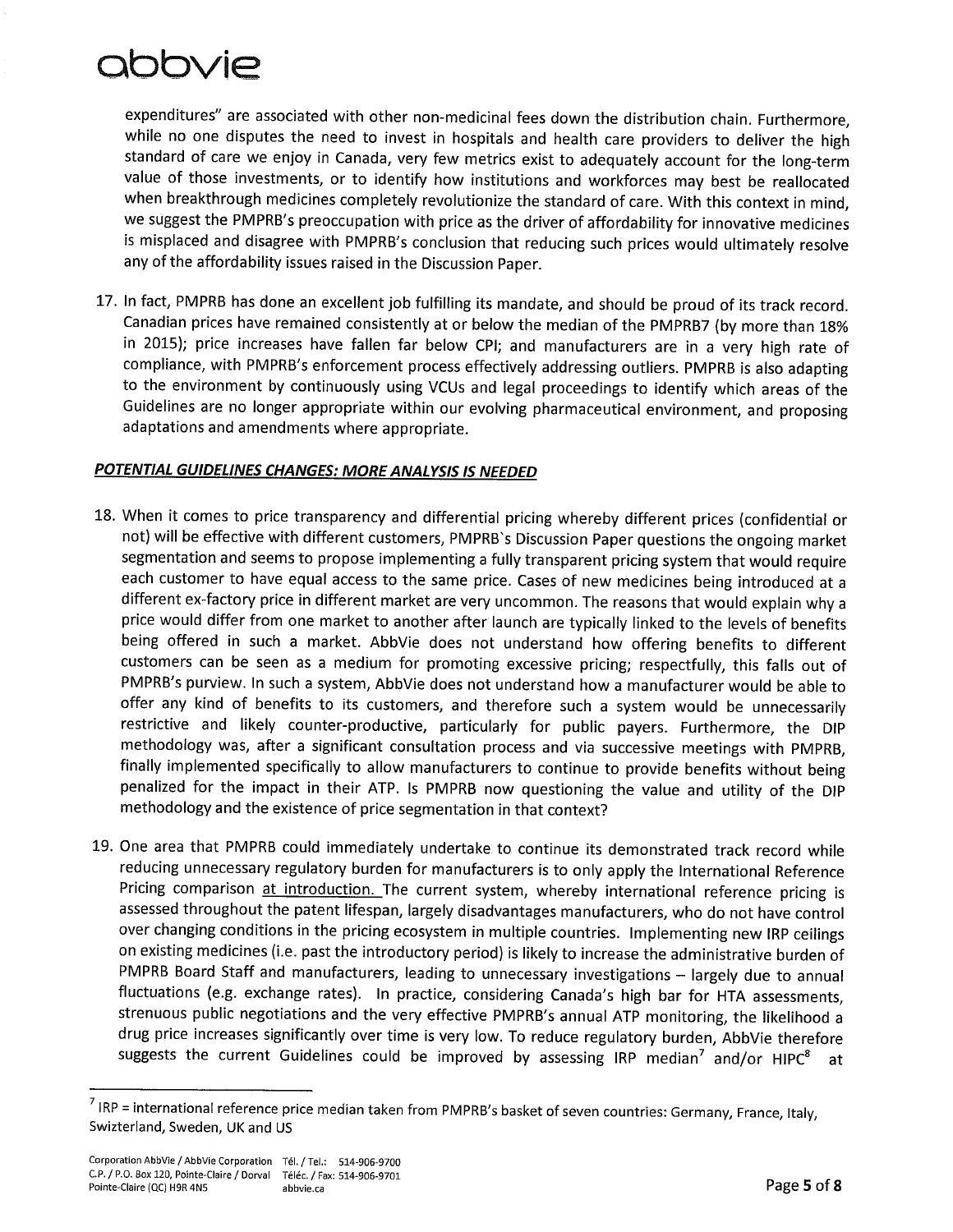introduction only and keep further international reference pricing investigations on a complaints-based approach.

- 20. AbbVie supports further work to improve several areas of the Guidelines that would reduce some administrative burden on manufacturers and PMPRB Board Staff, for example:
	- $\circ$  once a year filing;
	- moving patented medicines that have lost market exclusivity to a "complaint-based" approach  $\circ$ that would no longer tie them to the Guidelines but only to the Patent Act & Regulations factors;
	- improve the selection of comparators and predictability of the TCC (e.g. improve HDAP review  $\circ$ standards, etc.) and;
	- resolve other unintended consequences that creates irrelevant investigations (e.g. find a  $\circ$ solution to allow price parity in all markets for line extensions, etc.).
- 21. That being said, we feel it is premature to address these proposed Guidelines amendments while the PMPRB is fixated on drifting its mandate from excessiveness to affordability.
- 22. Instead, AbbVie strongly recommends PMPRB perform a thorough gap analysis of current Guidelines, identify the goals PMPRB wishes to fulfill, and consult stakeholders on the changes it wishes to implement. PMPRB should also carefully review, by way of multi-stakeholder working groups with sufficient time to engage in appropriate analysis, proposed changes and draft technical language to prevent any implementation challenges due to lack of clarity on process or scope. Patentees should be allowed a reasonable period of time following Guidelines updates to adjust to the new standards of practice and internal processes.
- 23. AbbVie cautions PMPRB from implementing "one-size fits all" solutions to Guidelines when trying to address outlier cases, or cases that occur so infrequently they would be better addressed by VCUs or legal proceedings.
- 24. An example where PMPRB could have undertaken more appropriate stakeholder engagement was in the context of the recent Notice and Comment released in December 2015. This Notice and Comment indicated that PMPRB would be implementing two Guidelines changes prior to completion of a 30 day consultation period, which also ran over Christmas holidays. While PMPRB eventually extended the consultation period and removed retroactive implementation, it also eliminated the implementation of one of the two proposed changes, suggesting that PMPRB had not sufficiently thought through this proposed reform. Efforts could have been more focused and fruitful had PMPRB worked more collaboratively with industry to workshop proposed changes via working groups (see 19). As an additional point, AbbVie notes that the industry is left with many unanswered questions over the enforcement and workability of the most recent Guidelines change with respect to ensuring that list prices are below MAPP in Any Market.
- 25. AbbVie wishes to highlight the great work PMPRB has been doing related to their reporting mandate, especially in its partnership with CIHI to create the National Prescription Drug Utilization Information System (NPDUIS). This initiative aims "to provide policy makers and public drug plan managers with

<sup>&</sup>lt;sup>8</sup> HIPC = highest international price comparator based on PMPRB's basket of seven countries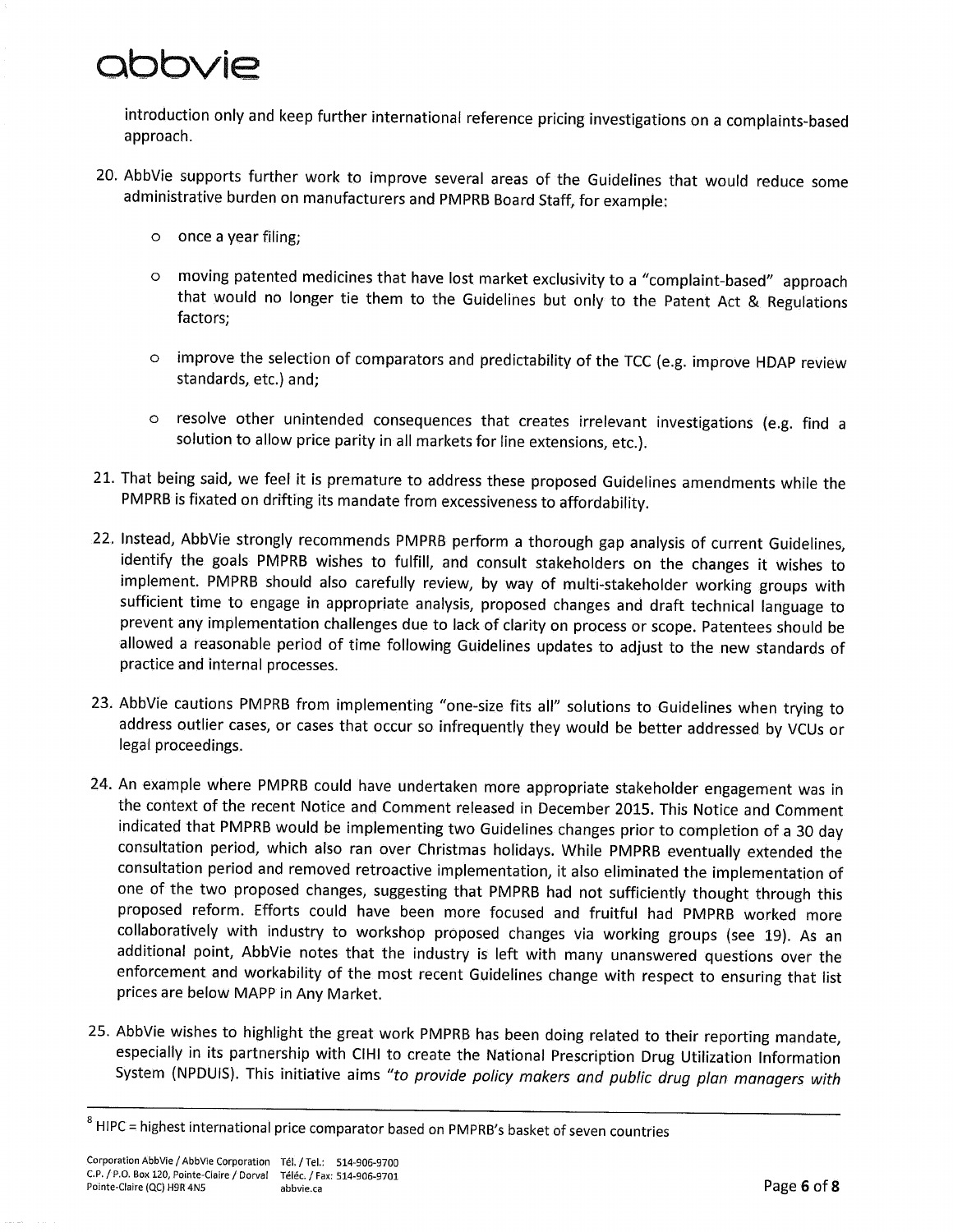### **DIDIDIDIM**

critical analyses of price, utilization and cost trends, so that Canada's health care system has more comprehensive and accurate information on how prescription drugs are being used and on sources of cost pressures"<sup>9</sup>. AbbVie believes PMPRB should expand this work to cover the private market, distribution processes, etc. in order to better inform and influence decision-makers on how to develop policies to address system's inefficiencies past the first point of sale.

#### $\blacktriangleright$ Conclusion

AbbVie is supportive of the PMPRB ensuring that the Guidelines remain relevant in the current pricing and reimbursement environment, and to continue its important mandate to determine that innovative medicines are not priced excessively. Affordability outcomes cannot be limited to price and need to be balanced along with the other outcomes each jurisdiction is seeking to achieve in terms of healthcare efficiencies and priorities. As such, we do not agree that PMPRB, as a federal regulator, has the mandate or capability to appropriately evaluate questions of affordability or sustainability. As previously mentioned, affordability and sustainability related to the cost of patented medicines are already assessed by multiple actors in the reimbursement ecosystem (HTAs, pCPA, private payers, etc.).

AbbVie asserts that PMPRB should continue to anchor its price evaluations according to therapeutic improvement. To do otherwise would disincentive innovation.

In that context, PMPRB could further simplify its Guidelines, removing some administrative burden, and improve on its reporting capabilities to provide governments with better information to inform health system decision-making.

We also urge PMPRB to refrain from implementing Guidelines that could compromise the industry's ability to provide benefits to our customers or to ensure Canadians have access to new, innovative medicines.

We thank PMPRB for the opportunity to respond to the Discussion Paper. In turn, AbbVie encourages the PMPRB to establish a clear, flexible and consultative approach and we look forward to opportunities to collaborate with PMPRB on solutions that would ensure non-excessive pricing in Canada while also driving innovation and investment, particularly in the context of the Innovation Agenda currently being prepared by the Minister of Innovation, Science and Economic Development.

AbbVie looks forward to future opportunities to provide feedback to PMPRB and will continue to engage in future consultation processes. Should the Board have questions or require additional information, please do not hesitate to contact me.

Sincerely

Stéphane Hissignardie General Manager AbbVie Corporation

Encl: Reference table: PMPRB Discussion Paper questions & AbbVie answers

<sup>&</sup>lt;sup>9</sup> http://www.pmprb-cepmb.gc.ca/en/npduis/about-npduis